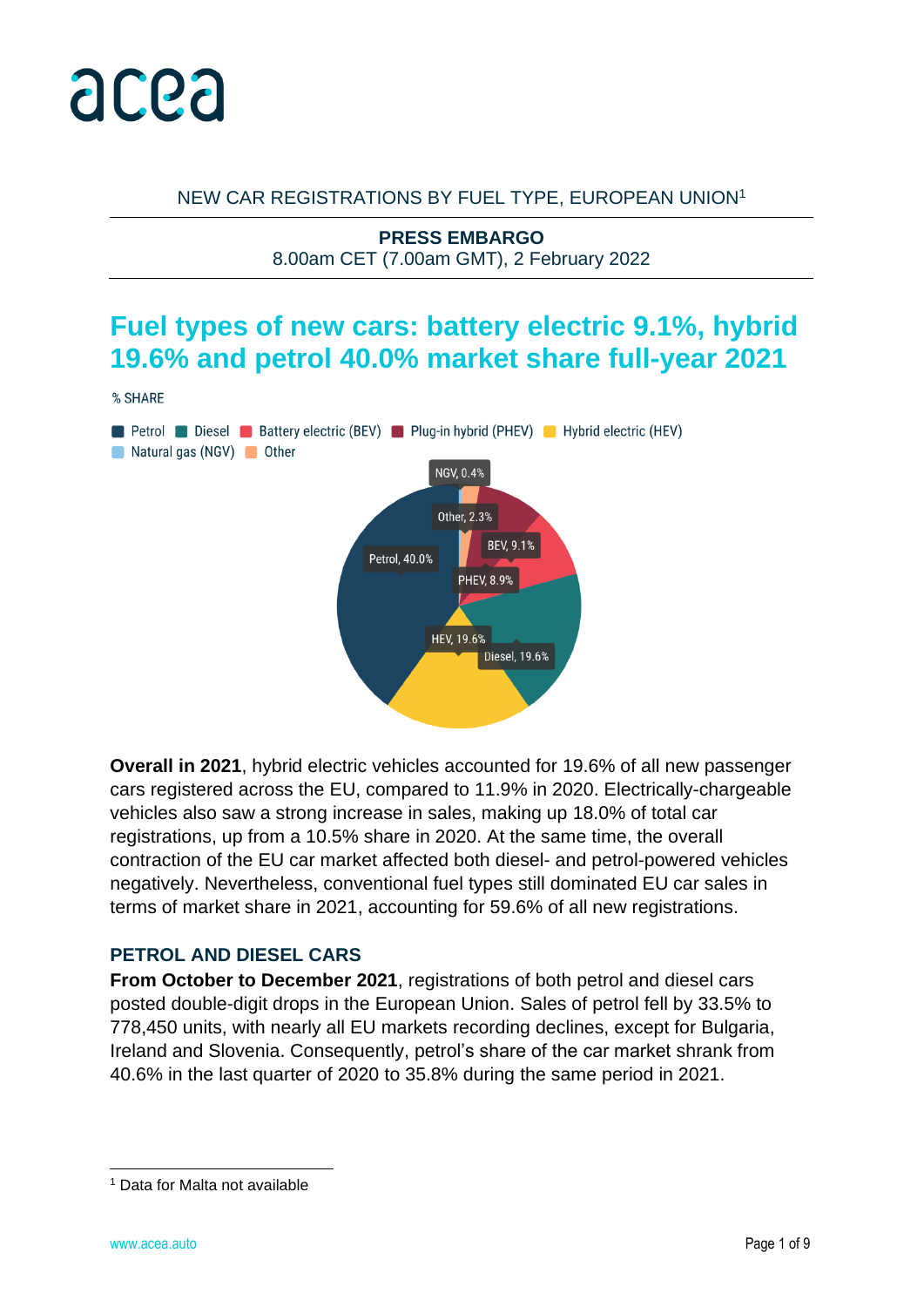

Diesel saw an even stronger drop (-50.9%) going from 729,446 units in 2020 to 358,083 units in the last quarter of 2021, as nearly all member states recorded significant decreases, except for Bulgaria. As a result, diesel's share of the EU car market fell from 25.3% in the fourth quarter of 2020 to 16.5% last year. Overall in 2021, petrol still remained the fuel type with by far the largest market share (40.0%).

#### **ALTERNATIVELY-POWERED VEHICLES (APV)**

**During the last quarter of 2021**, battery electric vehicles (BEV) saw the strongest growth (+24.9%) of all fuel types, totalling 309,598 units across the EU. This growth was rather modest compared to 2020, but it should be noted that 2020's surge in BEVs (+216.9%) was largely driven by government stimuli for low- and zero-emission vehicles introduced in the wake of the pandemic. Sales of plug-in hybrid electric vehicles (PHEV), on the other hand, contracted by 1.8% in the fourth quarter.

Looking at full-year results, PHEV registrations increased by 70.7% from 507,917 units in 2020 to 867,092 last year. Battery electric vehicles posted similar growth (+63.1%) throughout 2021, going from 538,734 to 878,432 cars sold.

Hybrid electric vehicles (HEV) recorded a modest increase (+0.4%) in the last three months of the year. With 439,172 units sold, hybrids accounted for 20.2% of the EU car market in the fourth quarter. Throughout 2021, registrations of hybrid electric cars increased by an impressive 60.5%, marking the first time that HEV sales (with 1,901,239 units) overtook those of diesel (1,901,191) in the European Union.

Demand for natural gas vehicles (NGV) in the EU saw a significant drop during the last three months of 2021 (-45.9%), mainly the result of falling sales in Italy (-40.6%). By contrast, the market for LPG-fuelled cars saw a modest increase of 5.7%, counting 59,959 units sold across the region during the same period.

Alternatively-powered vehicles (APV) accounted for almost half (47.8%) of the EU car market from October to December 2021, with over a million units registered in total. Looking at the performance of the major BEV markets in the last quarter, France posted the largest gain (+36.2%), followed by Italy (+34.9%) and Germany (+24.5%).

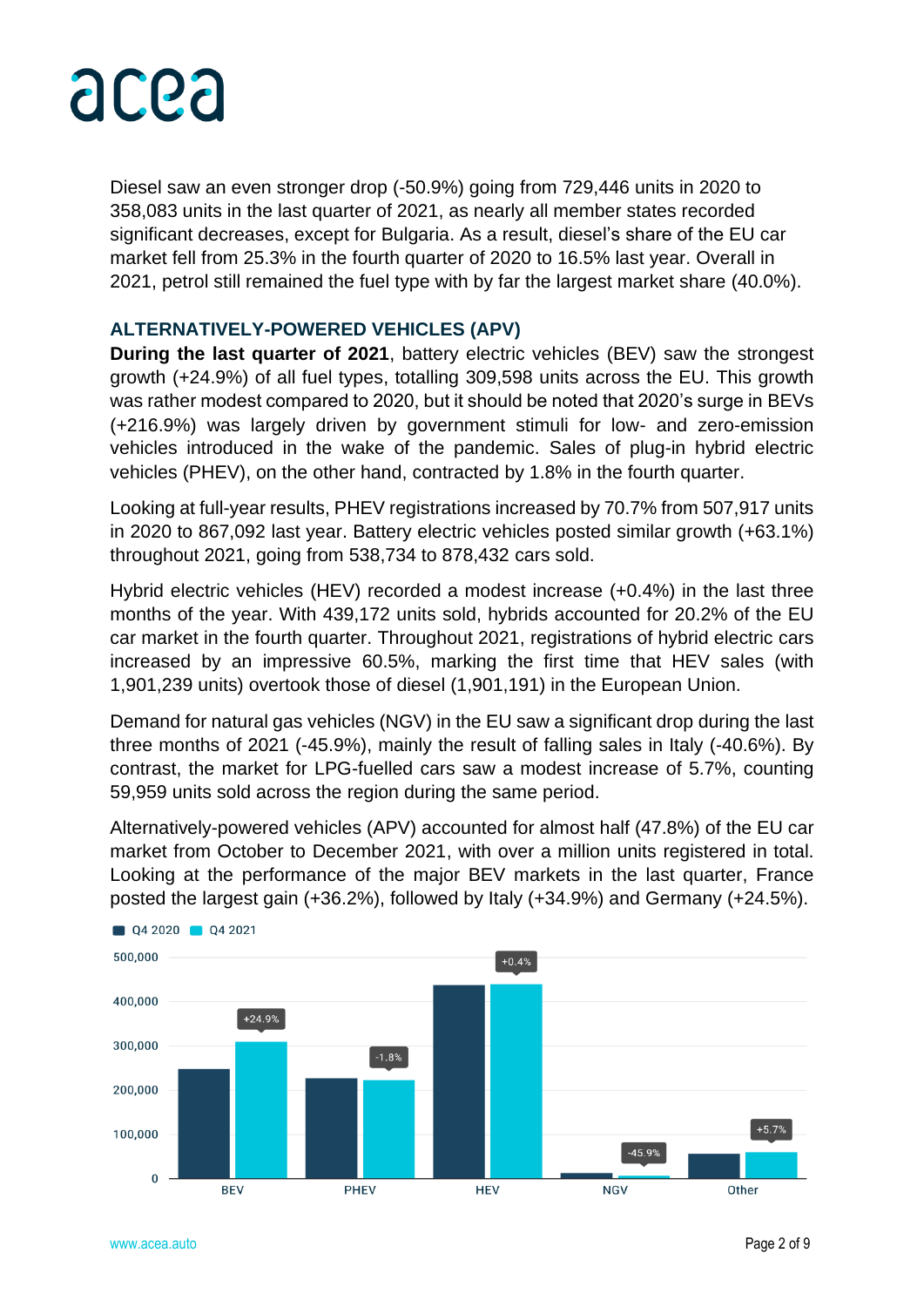8.00am CET (7.00am GMT), 2 February 2022

## **BATTERY ELECTRIC VEHICLES (BEV)<sup>1</sup>**

EUROPEAN UNION + EFTA + UK

|                       | $Q\overline{4}$ |         |          | $Q1-Q4$      |         |          |  |
|-----------------------|-----------------|---------|----------|--------------|---------|----------|--|
|                       | <b>Units</b>    |         | % change | <b>Units</b> |         | % change |  |
|                       | 2021            | 2020    | 21/20    | 2021         | 2020    | 21/20    |  |
| Austria               | 9,237           | 7,037   | $+31.3$  | 33,380       | 15,986  | $+108.8$ |  |
| Belgium               | 7,381           | 5,683   | $+29.9$  | 22,677       | 14,994  | $+51.2$  |  |
| Bulgaria <sup>2</sup> | 129             | 60      | $+115.0$ | 321          | 139     | $+130.9$ |  |
| Croatia               | 737             | 272     | $+171.0$ | 1,475        | 533     | $+176.7$ |  |
| Cyprus                | 14              | 20      | $-30.0$  | 82           | 42      | $+95.2$  |  |
| Czech Republic        | 840             | 1,534   | $-45.2$  | 2,701        | 3,284   | $-17.8$  |  |
| Denmark               | 9,986           | 6,721   | $+48.6$  | 25,000       | 14,275  | $+75.1$  |  |
| Estonia               | 121             | 131     | $-7.6$   | 484          | 342     | $+41.5$  |  |
| Finland               | 3,730           | 1,563   | $+138.6$ | 10,152       | 4,244   | $+139.2$ |  |
| France                | 55,222          | 40,540  | $+36.2$  | 162,167      | 111,127 | $+45.9$  |  |
| Germany               | 119,368         | 95,862  | $+24.5$  | 356,425      | 194,471 | $+83.3$  |  |
| Greece                | 687             | 387     | $+77.5$  | 2,176        | 679     | $+220.5$ |  |
| Hungary               | 1,985           | 1,274   | $+55.8$  | 4,312        | 3,046   | $+41.6$  |  |
| Ireland               | 827             | 400     | $+106.8$ | 8,646        | 4,013   | $+115.4$ |  |
| Italy                 | 20,205          | 14,979  | $+34.9$  | 67,283       | 32,502  | $+107.0$ |  |
| Latvia                | 128             | 78      | $+64.1$  | 425          | 307     | $+38.4$  |  |
| Lithuania             | 572             | 125     | $+357.6$ | 1,155        | 453     | $+155.0$ |  |
| Luxembourg            | 1,557           | 992     | $+57.0$  | 4,650        | 2,473   | $+88.0$  |  |
| <b>Netherlands</b>    | 34,232          | 44,150  | $-22.5$  | 64,149       | 73,005  | $-12.1$  |  |
| Poland                | 3,068           | 1,510   | $+103.2$ | 7,164        | 3,679   | $+94.7$  |  |
| Portugal              | 5,421           | 2,564   | $+111.4$ | 13,260       | 7,830   | $+69.3$  |  |
| Romania               | 4,428           | 1,439   | $+207.7$ | 6,342        | 2,845   | $+122.9$ |  |
| Slovakia              | 390             | 340     | $+14.7$  | 1,105        | 918     | $+20.4$  |  |
| Slovenia              | 589             | 630     | $-6.5$   | 1,722        | 1,647   | $+4.6$   |  |
| Spain                 | 8,657           | 8,010   | $+8.1$   | 23,690       | 17,927  | $+32.1$  |  |
| Sweden                | 20,087          | 11,674  | $+72.1$  | 57,489       | 27,973  | $+105.5$ |  |
| <b>EUROPEAN UNION</b> | 309,598         | 247,975 | $+24.9$  | 878,432      | 538,734 | $+63.1$  |  |
| <b>EU14</b>           | 296,597         | 240,562 | $+23.3$  | 851,144      | 521,499 | $+63.2$  |  |
| <b>EU12</b>           | 13,001          | 7,413   | $+75.4$  | 27,288       | 17,235  | $+58.3$  |  |
| Iceland               | 1,202           | 603     | $+99.3$  | 3,561        | 2,356   | $+51.1$  |  |
| Norway                | 33,193          | 28,626  | $+16.0$  | 113,751      | 76,804  | $+48.1$  |  |
| Switzerland           | 7,768           | 8,345   | $-6.9$   | 31,889       | 19,545  | $+63.2$  |  |
| <b>EFTA</b>           | 42,163          | 37,574  | $+12.2$  | 149,201      | 98,705  | $+51.2$  |  |
| <b>United Kingdom</b> | 65,586          | 41,594  | $+57.7$  | 190,727      | 108,205 | $+76.3$  |  |
| $EU + EFTA + UK$      | 417,347         | 327,143 | $+27.6$  | 1,218,360    | 745,644 | $+63.4$  |  |
| $EU14 + EFTA + UK$    | 404,346         | 319,730 | $+26.5$  | 1,191,072    | 728,409 | $+63.5$  |  |

SOURCE: NATIONAL AUTOMOBILE MANUFACTURERS' ASSOCIATIONS **1**Includes fuel cell electric vehicles (FCEV)

<sup>2</sup> Estimates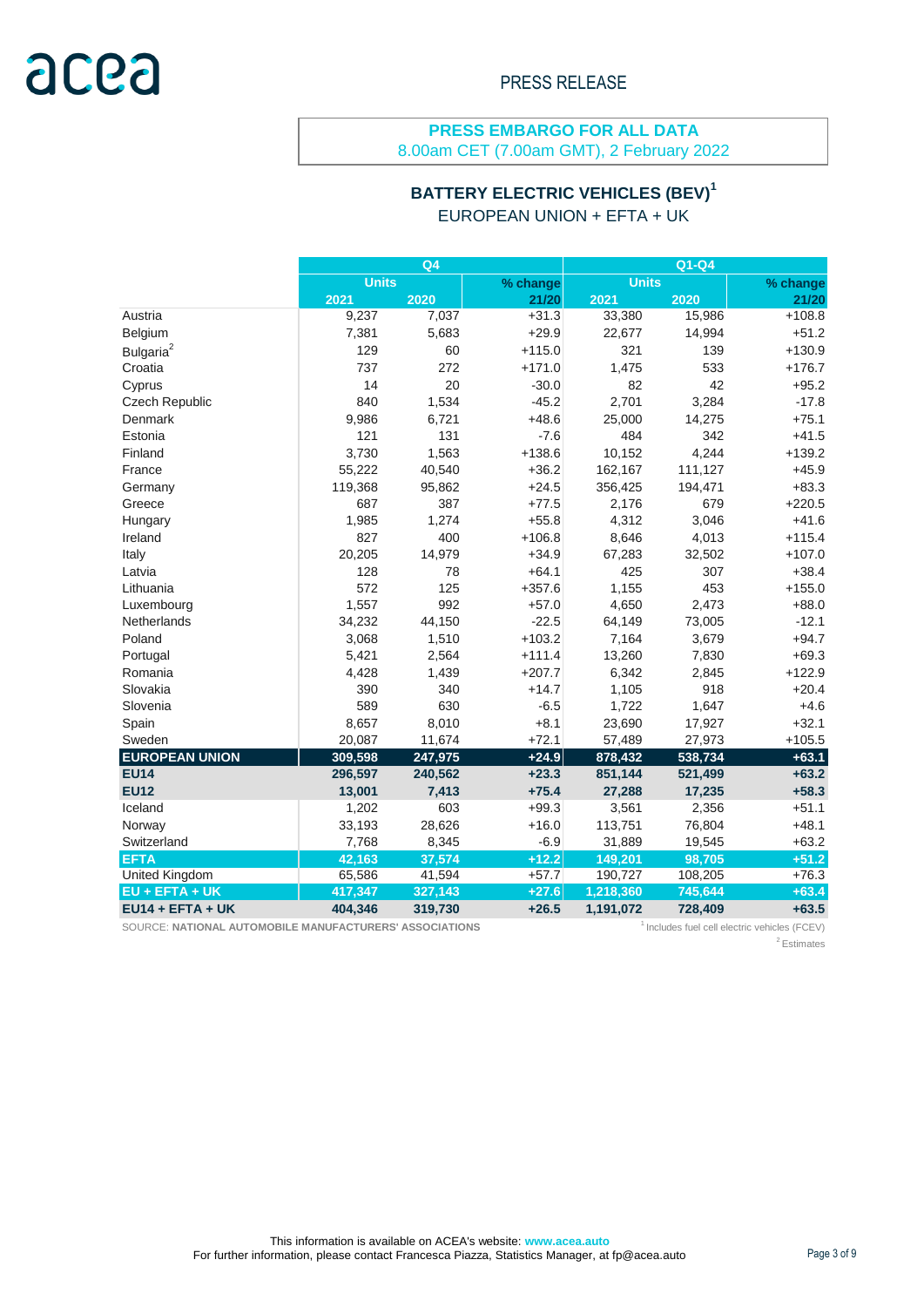8.00am CET (7.00am GMT), 2 February 2022

### **PLUG-IN HYBRID ELECTRIC VEHICLES (PHEV)<sup>1</sup>**

EUROPEAN UNION + EFTA + UK

|                       | Q <sub>4</sub> |             |          | Q1-Q4        |                |          |  |
|-----------------------|----------------|-------------|----------|--------------|----------------|----------|--|
|                       | <b>Units</b>   |             | % change | <b>Units</b> |                | % change |  |
|                       | 2021           | 2020        | 21/20    | 2021         | 2020           | 21/20    |  |
| Austria               | 3,286          | 3,212       | $+2.3$   | 14,626       | 7,641          | $+91.4$  |  |
| Belgium               | 10,490         | 14,215      | $-26.2$  | 47,761       | 31,694         | $+50.7$  |  |
| Bulgaria <sup>2</sup> | 21             | 12          | $+75.0$  | 97           | 41             | $+136.6$ |  |
| Croatia               | 124            | 58          | $+113.8$ | 399          | 143            | $+179.0$ |  |
| Cyprus                | 14             | 17          | $-17.6$  | 97           | 83             | $+16.9$  |  |
| Czech Republic        | 864            | 792         | $+9.1$   | 3,907        | 1,981          | $+97.2$  |  |
| Denmark               | 12,425         | 7,340       | $+69.3$  | 40,478       | 18,243         | $+121.9$ |  |
| Estonia               | 27             | 25          | $+8.0$   | 167          | 75             | $+122.7$ |  |
| Finland               | 4,157          | 3,634       | $+14.4$  | 20,139       | 13,231         | $+52.2$  |  |
| France                | 39,175         | 34,305      | $+14.2$  | 141,001      | 74,592         | $+89.0$  |  |
| Germany               | 84,385         | 94,587      | $-10.8$  | 325,449      | 200,469        | $+62.3$  |  |
| Greece                | 1,475          | 862         | $+71.1$  | 4,785        | 1,456          | $+228.6$ |  |
| Hungary               | 1,032          | 1,257       | $-17.9$  | 4,236        | 2,996          | $+41.4$  |  |
| Ireland               | 439            | 153         | $+186.9$ | 7,891        | 2,492          | $+216.7$ |  |
| Italy                 | 17,029         | 14,969      | $+13.8$  | 70,472       | 27,407         | $+157.1$ |  |
| Latvia                | 46             | 16          | $+187.5$ | 144          | 73             | $+97.3$  |  |
| Lithuania             | $\Omega$       | $\mathbf 0$ |          | 0            | $\overline{0}$ |          |  |
| Luxembourg            | 964            | 1,176       | $-18.0$  | 4.443        | 2,685          | $+65.5$  |  |
| <b>Netherlands</b>    | 7,590          | 4,845       | $+56.7$  | 31,016       | 14,891         | $+108.3$ |  |
| Poland                | 2,538          | 2,107       | $+20.5$  | 9,269        | 4,505          | $+105.7$ |  |
| Portugal              | 4,086          | 4,985       | $-18.0$  | 15,660       | 11,867         | $+32.0$  |  |
| Romania <sup>2</sup>  | 908            | 480         | $+89.2$  | 2,630        | 1,036          | $+153.9$ |  |
| Slovakia              | 336            | 333         | $+0.9$   | 1,166        | 863            | $+35.1$  |  |
| Slovenia              | 51             | 34          | $+50.0$  | 191          | 39             | $+389.7$ |  |
| Spain                 | 13,420         | 12,048      | $+11.4$  | 43,226       | 23,309         | $+85.4$  |  |
| Sweden                | 18,241         | 25,845      | $-29.4$  | 77,842       | 66,105         | $+17.8$  |  |
| <b>EUROPEAN UNION</b> | 223,123        | 227,307     | $-1.8$   | 867,092      | 507,917        | $+70.7$  |  |
| <b>EU14</b>           | 217,162        | 222,176     | $-2.3$   | 844,789      | 496,082        | $+70.3$  |  |
| <b>EU12</b>           | 5,961          | 5,131       | $+16.2$  | 22,303       | 11,835         | $+88.4$  |  |
| Iceland               | 1,093          | 625         | $+74.9$  | 3,420        | 1,859          | $+84.0$  |  |
| Norway                | 9,585          | 9,547       | $+0.4$   | 38,166       | 28,909         | $+32.0$  |  |
| Switzerland           | 5,993          | 6,400       | $-6.4$   | 21,790       | 14,429         | $+51.0$  |  |
| <b>EFTA</b>           | 16,671         | 16,572      | $+0.6$   | 63,376       | 45,197         | $+40.2$  |  |
| United Kingdom        | 27,514         | 24,651      | $+11.6$  | 114,554      | 67,134         | $+70.6$  |  |
| $EU + EFTA + UK$      | 267,308        | 268,530     | $-0.5$   | 1,045,022    | 620,248        | $+68.5$  |  |
| $EU14 + EFTA + UK$    | 261,347        | 263,399     | $-0.8$   | 1,022,719    | 608,413        | $+68.1$  |  |

SOURCE: NATIONAL AUTOMOBILE MANUFACTURERS' ASSOCIATIONS **1** Includes extended-range electric vehicle (EREV)

<sup>2</sup> Estimates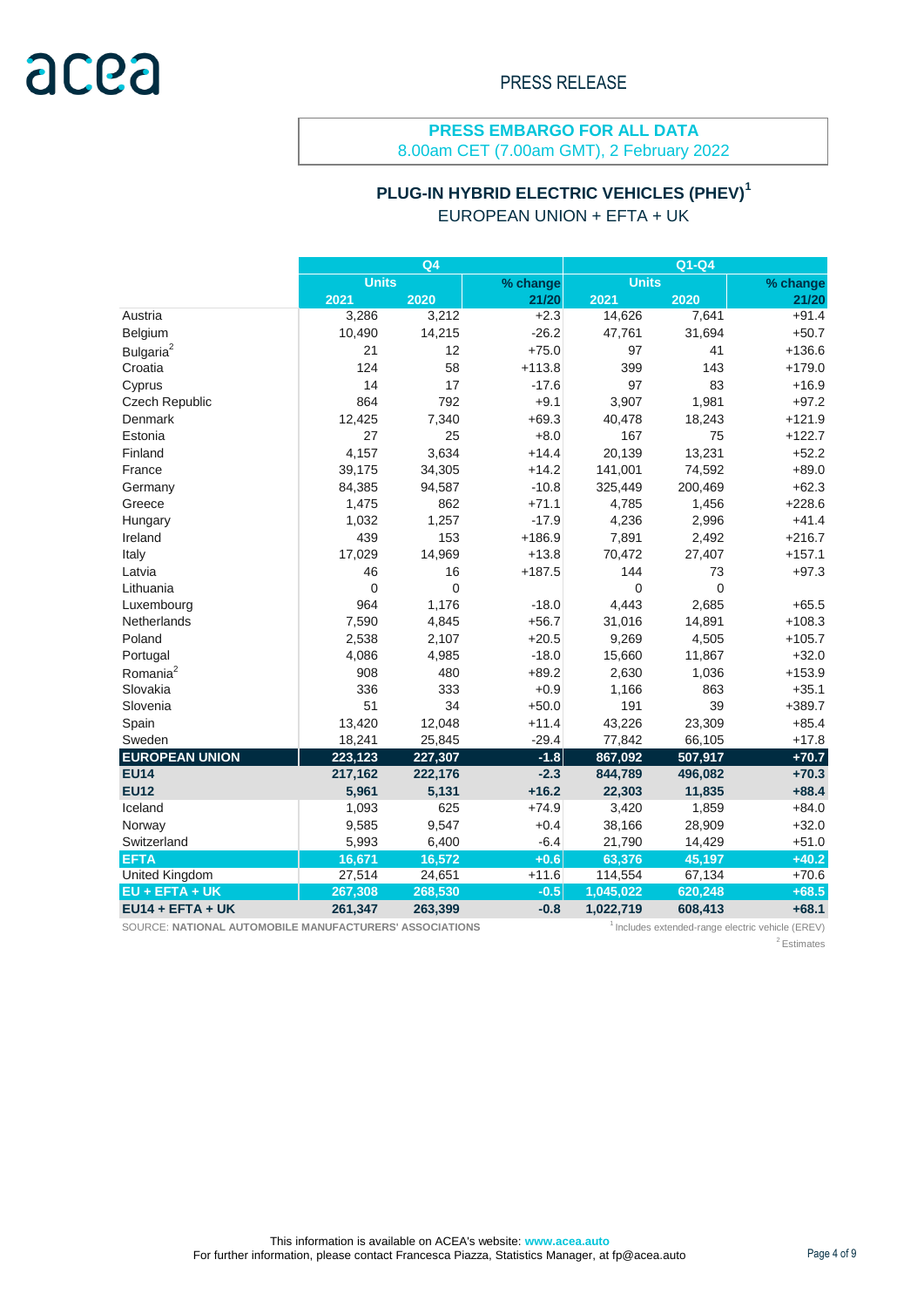# acea

### **PRESS EMBARGO FOR ALL DATA**

8.00am CET (7.00am GMT), 2 February 2022

#### **HYBRID ELECTRIC VEHICLES (HEV)<sup>1</sup>** EUROPEAN UNION + EFTA + UK

|                        | Q <sub>4</sub> |         |          | $Q1-Q4$      |           |          |  |
|------------------------|----------------|---------|----------|--------------|-----------|----------|--|
|                        | <b>Units</b>   |         | % change | <b>Units</b> |           | % change |  |
|                        | 2021           | 2020    | 21/20    | 2021         | 2020      | 21/20    |  |
| Austria                | 9,144          | 9,289   | $-1.6$   | 41,970       | 26,026    | $+61.3$  |  |
| Belgium                | 4,014          | 2,880   | $+39.4$  | 19,684       | 15,204    | $+29.5$  |  |
| Bulgaria <sup>2</sup>  | 150            | 114     | $+31.6$  | 636          | 429       | $+48.3$  |  |
| Croatia                | 1,377          | 721     | $+91.0$  | 6,440        | 2,180     | $+195.4$ |  |
| Cyprus <sup>3</sup>    | 562            | 364     | $+54.4$  | 2,476        | 1,408     | $+75.9$  |  |
| Czech Republic         | 6,184          | 4,952   | $+24.9$  | 25,410       | 12,769    | $+99.0$  |  |
| Denmark                | 1,875          | 3,051   | $-38.5$  | 8,841        | 9,637     | $-8.3$   |  |
| Estonia                | 1,233          | 759     | $+62.5$  | 6,393        | 2,715     | $+135.5$ |  |
| Finland                | 5,148          | 5,320   | $-3.2$   | 28,106       | 18,726    | $+50.1$  |  |
| France                 | 72,780         | 59,110  | $+23.1$  | 289,837      | 168,873   | $+71.6$  |  |
| Germany                | 95,131         | 121,354 | $-21.6$  | 429,139      | 327,395   | $+31.1$  |  |
| Greece                 | 5,109          | 3,789   | $+34.8$  | 23,382       | 11,751    | $+99.0$  |  |
| Hungary                | 10,969         | 11,784  | $-6.9$   | 48,145       | 31,772    | $+51.5$  |  |
| Ireland                | 739            | 308     | $+139.9$ | 19,247       | 10,986    | $+75.2$  |  |
| Italy                  | 93,801         | 96,728  | $-3.0$   | 422,190      | 221,931   | $+90.2$  |  |
| Latvia <sup>2</sup>    | 678            | 518     | $+30.9$  | 3,652        | 1,895     | $+92.7$  |  |
| Lithuania <sup>3</sup> | 1,588          | 2,182   | $-27.2$  | 12,420       | 8,293     | $+49.8$  |  |
| Luxembourg             | 1,461          | 1,147   | $+27.4$  | 7,225        | 3,797     | $+90.3$  |  |
| <b>Netherlands</b>     | 16,118         | 15,545  | $+3.7$   | 71,539       | 47,583    | $+50.3$  |  |
| Poland                 | 28,410         | 25,922  | $+9.6$   | 122,176      | 66,251    | $+84.4$  |  |
| Portugal               | 4,416          | 4,635   | $-4.7$   | 19,082       | 11,902    | $+60.3$  |  |
| Romania                | 7,877          | 5,674   | $+38.8$  | 30,706       | 14,271    | $+115.2$ |  |
| Slovakia               | 3,677          | 2,642   | $+39.2$  | 15,148       | 7,233     | $+109.4$ |  |
| Slovenia               | 1,460          | 416     | $+251.0$ | 5,783        | 1,719     | $+236.4$ |  |
| Spain                  | 60,956         | 51,019  | $+19.5$  | 219,423      | 137,425   | $+59.7$  |  |
| Sweden                 | 4,315          | 7,153   | $-39.7$  | 22,189       | 22,355    | $-0.7$   |  |
| <b>EUROPEAN UNION</b>  | 439,172        | 437,376 | $+0.4$   | 1,901,239    | 1,184,526 | $+60.5$  |  |
| <b>EU14</b>            | 375,007        | 381,328 | $-1.7$   | 1,621,854    | 1,033,591 | $+56.9$  |  |
| <b>EU12</b>            | 64,165         | 56,048  | $+14.5$  | 279,385      | 150,935   | $+85.1$  |  |
| Iceland                | 302            | 223     | $+35.4$  | 2,271        | 1,174     | $+93.4$  |  |
| Norway                 | 1,734          | 3,549   | $-51.1$  | 9,780        | 12,246    | $-20.1$  |  |
| Switzerland            | 13,356         | 12,454  | $+7.2$   | 52,181       | 32,148    | $+62.3$  |  |
| <b>EFTA</b>            | 15,392         | 16,226  | $-5.1$   | 64,232       | 45,568    | $+41.0$  |  |
| United Kingdom         | 78,794         | 84,431  | $-6.7$   | 444,024      | 289,992   | $+53.1$  |  |
| $EU + EFTA + UK$       | 533,358        | 538,033 | $-0.9$   | 2,409,495    | 1,520,086 | $+58.5$  |  |
| $EU14 + EFTA + UK$     | 469,193        | 481,985 | $-2.7$   | 2,130,110    | 1,369,151 | $+55.6$  |  |

SOURCE: **NATIONAL AUTOMOBILE MANUFACTURERS' ASSOCIATIONS** <sup>1</sup>Includes full and mild hybrids

<sup>2</sup> Estimates

3 Includes PHEVs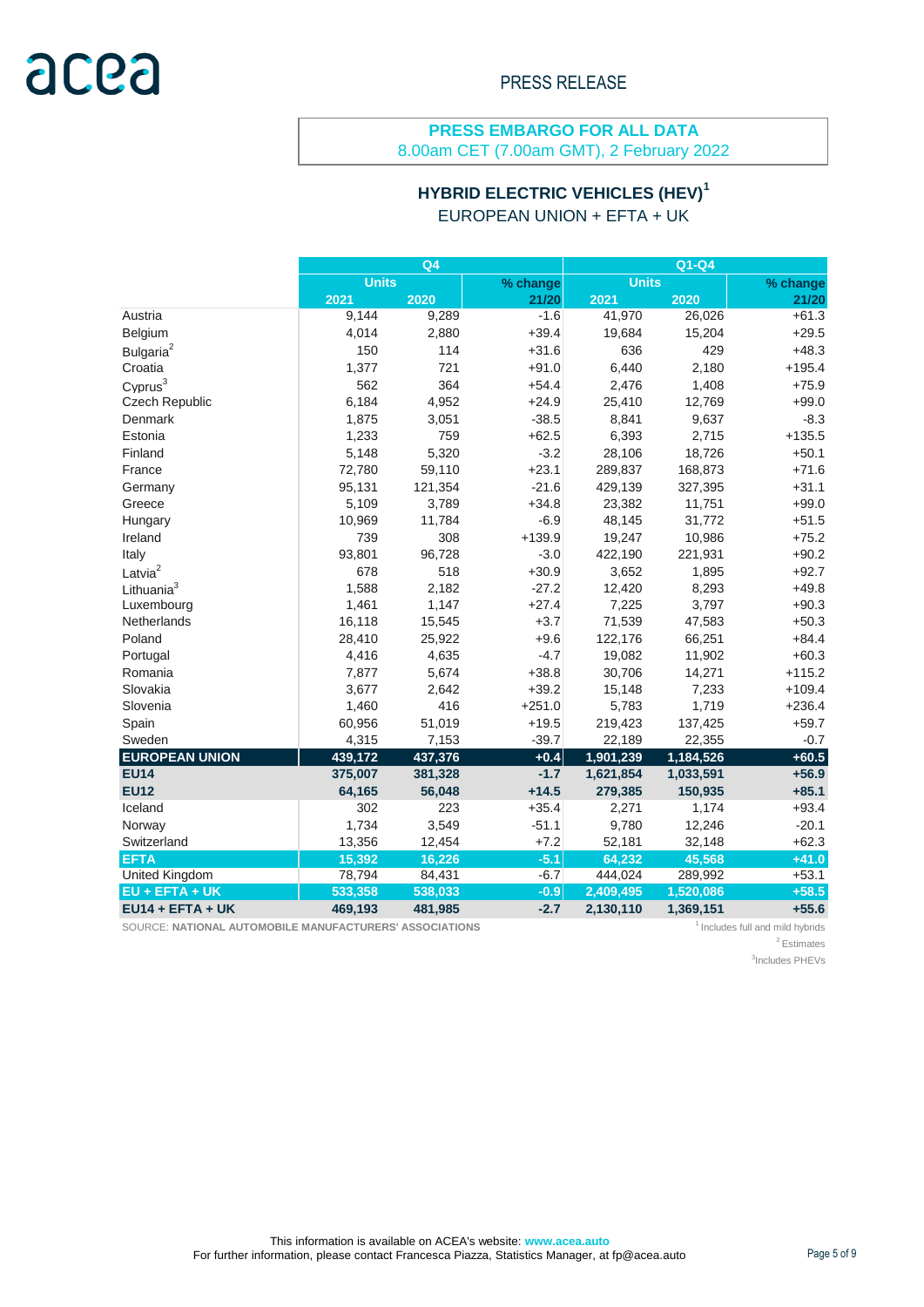8.00am CET (7.00am GMT), 2 February 2022

#### **NATURAL GAS VEHICLES (NGV)**

EUROPEAN UNION + EFTA + UK

|                          | Q <sub>4</sub> |                |          | Q1-Q4          |                |          |  |
|--------------------------|----------------|----------------|----------|----------------|----------------|----------|--|
|                          | <b>Units</b>   |                | % change | <b>Units</b>   |                | % change |  |
|                          | 2021           | 2020           | 21/20    | 2021           | 2020           | 21/20    |  |
| Austria                  | 4              | 60             | $-93.3$  | 70             | 386            | $-81.9$  |  |
| Belgium                  | 175            | 730            | $-76.0$  | 995            | 2,870          | $-65.3$  |  |
| Bulgaria <sup>1</sup>    | 21             | 34             | $-38.2$  | 93             | 161            | $-42.2$  |  |
| Croatia                  | $\mathbf 0$    | 0              |          | 0              | 1              | $-100.0$ |  |
| Cyprus                   | $\overline{0}$ | 0              |          | 0              | $\overline{0}$ |          |  |
| Czech Republic           | 244            | 328            | $-25.6$  | 856            | 1,306          | $-34.5$  |  |
| Denmark                  | $\overline{0}$ | 0              |          | 0              | 0              |          |  |
| Estonia                  | 62             | 151            | $-58.9$  | 466            | 664            | $-29.8$  |  |
| Finland                  | 138            | 218            | $-36.7$  | 909            | 1.840          | $-50.6$  |  |
| France <sup>2</sup>      | 63             | 63             | $+0.0$   | 172            | 376            | $-54.3$  |  |
| Germany                  | 654            | 1,409          | $-53.6$  | 3,916          | 7,159          | $-45.3$  |  |
| Greece                   | 249            | 295            | $-15.6$  | 1,333          | 1,339          | $-0.4$   |  |
| Hungary                  | 4              | 1              | $+300.0$ | 10             | 3              | $+233.3$ |  |
| Ireland                  | $\mathbf 0$    | 0              |          | 311            | $\Omega$       |          |  |
| Italy                    | 4,958          | 8,350          | $-40.6$  | 31,418         | 31,617         | $-0.6$   |  |
| Latvia                   | 6              | 15             | $-60.0$  | 19             | 34             | $-44.1$  |  |
| Lithuania                | 1              | $\overline{0}$ |          | $\overline{2}$ | 0              |          |  |
| Luxembourg               | $\mathbf 0$    | 0              |          | 3              | 3              | $+0.0$   |  |
| <b>Netherlands</b>       | 1              | 6              | $-83.3$  | 39             | 60             | $-35.0$  |  |
| Poland <sup>2</sup>      | $\mathbf 0$    | 2              | $-100.0$ | 6              | 31             | $-80.6$  |  |
| Portugal                 | 3              | 8              | $-62.5$  | 31             | 30             | $+3.3$   |  |
| Romania                  | $\overline{0}$ | $\overline{0}$ |          | 0              | $\overline{0}$ |          |  |
| Slovakia                 | 42             | 146            | $-71.2$  | 234            | 404            | $-42.1$  |  |
| Slovenia                 | $\overline{0}$ | $\overline{0}$ |          | 0              | 0              |          |  |
| Spain                    | 218            | 511            | $-57.3$  | 1,145          | 3,204          | $-64.3$  |  |
| Sweden                   | 287            | 864            | $-66.8$  | 1,518          | 3,491          | $-56.5$  |  |
| <b>EUROPEAN UNION</b>    | 7,130          | 13,191         | $-45.9$  | 43,235         | 54,979         | $-21.4$  |  |
| <b>EU14</b>              | 6,750          | 12,514         | $-46.1$  | 41,549         | 52,375         | $-20.7$  |  |
| <b>EU12</b>              | 380            | 677            | $-43.9$  | 1,686          | 2,604          | $-35.3$  |  |
| $I$ celand $2$           | 2              | 1              | $+100.0$ | 5              | 35             | $-85.7$  |  |
| Norway                   | $\Omega$       | $\mathbf 0$    |          | 0              | 5              | $-100.0$ |  |
| Switzerland <sup>2</sup> | 96             | 81             | $+18.5$  | 286            | 563            | $-49.2$  |  |
| <b>EFTA</b>              | 98             | 82             | $+19.5$  | 291            | 603            | $-51.7$  |  |
| United Kingdom           | $\mathbf 0$    | $\mathbf 0$    |          | $\overline{0}$ | $\overline{0}$ |          |  |
| $EU + EFTA + UK$         | 7,228          | 13,273         | $-45.5$  | 43,526         | 55,582         | $-21.7$  |  |
| $EU14 + EFTA + UK$       | 6,848          | 12,596         | $-45.6$  | 41,840         | 52,978         | $-21.0$  |  |

SOURCE: NATIONAL AUTOMOBILE MANUFACTURERS' ASSOCIATIONS **120 AU 120 AU 120 AU 120 AU 120 AU 120 AU** 120 AU 120 AU 120 AU 120 AU 120 AU 120 AU 120 AU 120 AU 120 AU 120 AU 120 AU 120 AU 120 AU 120 AU 120 AU 120 AU 120 AU 120

2 Includes biofuels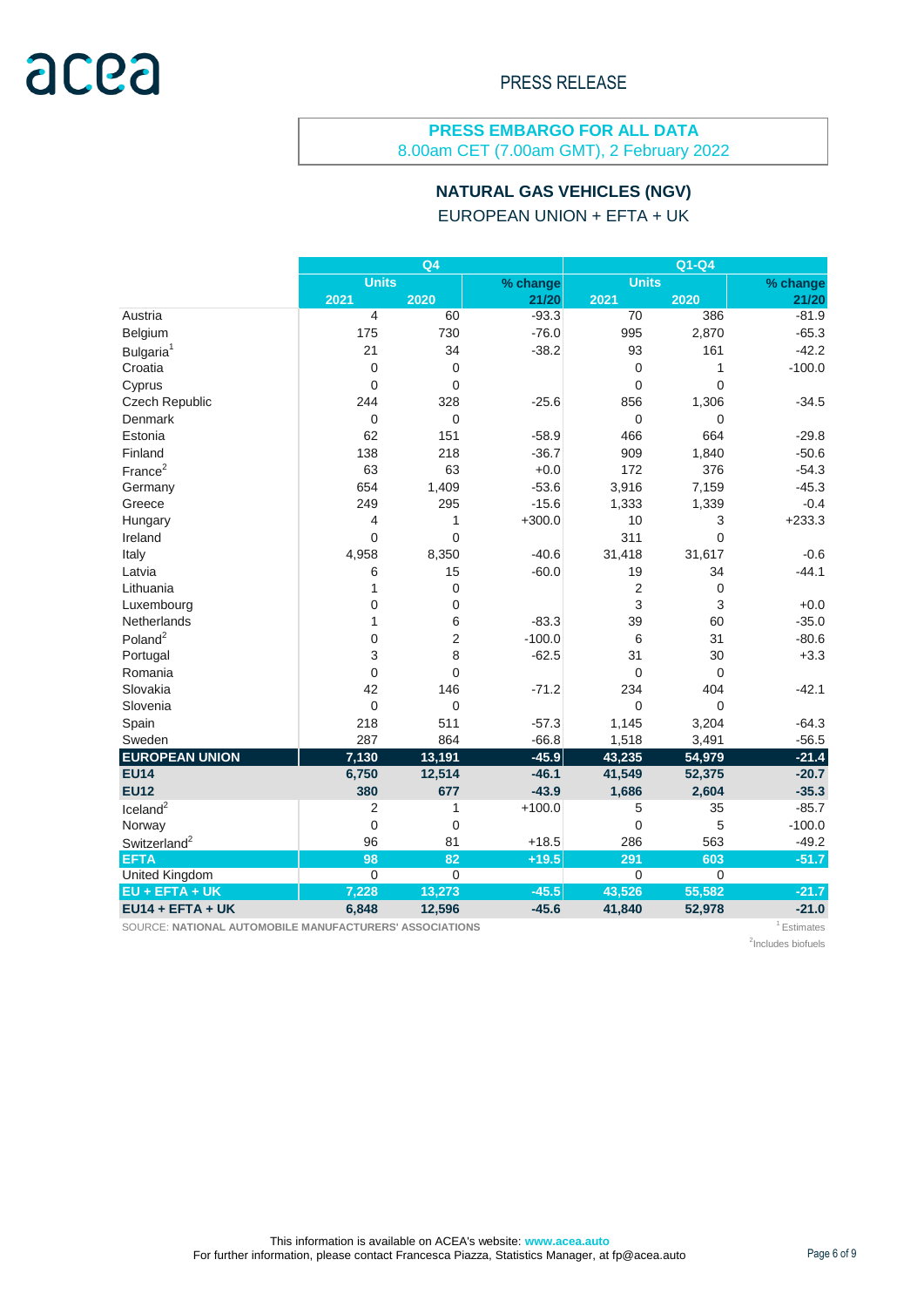8.00am CET (7.00am GMT), 2 February 2022

#### **OTHER ALTERNATIVELY-POWERED VEHICLES<sup>1</sup>**

EUROPEAN UNION + EFTA + UK

|                       | Q <sub>4</sub> |             |          | Q1-Q4          |                |             |  |
|-----------------------|----------------|-------------|----------|----------------|----------------|-------------|--|
|                       | <b>Units</b>   |             | % change | <b>Units</b>   |                | % change    |  |
|                       | 2021           | 2020        | 21/20    | 2021           | 2020           | 21/20       |  |
| Austria               | 3              | 12          | $-75.0$  | 16             | 21             | $-23.8$     |  |
| Belgium               | 454            | 193         | $+135.2$ | 2,092          | 994            | $+110.5$    |  |
| Bulgaria <sup>2</sup> | $\overline{2}$ | 1           | $+100.0$ | 2              | 3              | $-33.3$     |  |
| Croatia               | 510            | 324         | $+57.4$  | 1,997          | 714            | $+179.7$    |  |
| Cyprus                | $\overline{0}$ | 0           |          | $\overline{2}$ | $\overline{0}$ |             |  |
| Czech Republic        | 612            | 592         | $+3.4$   | 2,259          | 1,280          | $+76.5$     |  |
| Denmark               | $\overline{0}$ | 0           |          | 0              | 0              |             |  |
| Estonia               | $\Omega$       | 0           |          | $\Omega$       | 0              |             |  |
| Finland               | 8              | 0           |          | 12             | $\overline{0}$ |             |  |
| France                | 13,098         | 5,889       | $+122.4$ | 48,844         | 16,589         | $+194.4$    |  |
| Germany               | 3,910          | 3,270       | $+19.6$  | 10,158         | 6,545          | $+55.2$     |  |
| Greece                | 742            | 295         | $+151.5$ | 2,061          | 441            | $+367.3$    |  |
| Hungary               | 235            | 140         | $+67.9$  | 717            | 332            | $+116.0$    |  |
| Ireland               | 17             | 0           |          | 311            | 0              |             |  |
| Italy                 | 24,767         | 29,679      | $-16.6$  | 106,832        | 93,469         | $+14.3$     |  |
| Latvia                | 71             | 58          | $+22.4$  | 262            | 106            | $+147.2$    |  |
| Lithuania             | 89             | 51          | $+74.5$  | 310            | 81             | $+282.7$    |  |
| Luxembourg            | $\mathbf 0$    | $\mathbf 0$ |          | 0              | 0              |             |  |
| <b>Netherlands</b>    | 717            | 732         | $-2.0$   | 2,227          | 1,921          | $+15.9$     |  |
| Poland                | 4,052          | 4,816       | $-15.9$  | 13,549         | 9,343          | $+45.0$     |  |
| Portugal              | 1,418          | 907         | $+56.3$  | 3,524          | 1,815          | $+94.2$     |  |
| Romania               | 4,520          | 5,245       | $-13.8$  | 15,952         | 9,278          | $+71.9$     |  |
| Slovakia              | 269            | 193         | $+39.4$  | 954            | 542            | $+76.0$     |  |
| Slovenia              | 145            | 76          | $+90.8$  | 572            | 184            | $+210.9$    |  |
| Spain                 | 3,882          | 4,237       | $-8.4$   | 12,898         | 9,880          | $+30.5$     |  |
| Sweden                | 438            | $\mathbf 0$ |          | 1,151          | 11             | $+10,363.6$ |  |
| <b>EUROPEAN UNION</b> | 59,959         | 56,710      | $+5.7$   | 226,702        | 153,549        | $+47.6$     |  |
| <b>EU14</b>           | 49,454         | 45,214      | $+9.4$   | 190,126        | 131,686        | $+44.4$     |  |
| <b>EU12</b>           | 10,505         | 11,496      | $-8.6$   | 36,576         | 21,863         | $+67.3$     |  |
| Iceland               | 2              | 1           | $+100.0$ | 2              | 1              | $+100.0$    |  |
| Norway                | $\overline{0}$ | 0           |          | 0              | 0              |             |  |
| Switzerland           | 1              | 0           |          | 3              | 1              | $+200.0$    |  |
| <b>EFTA</b>           | $\overline{3}$ | 1           | $+200.0$ | 5              | $\overline{2}$ | $+150.0$    |  |
| <b>United Kingdom</b> | $\mathbf 0$    | $\mathbf 0$ |          | $\Omega$       | $\overline{0}$ |             |  |
| $EU + EFTA + UK$      | 59,962         | 56,711      | $+5.7$   | 226,707        | 153,551        | $+47.6$     |  |
| $EU14 + EFTA + UK$    | 49,457         | 45,215      | $+9.4$   | 190,131        | 131,688        | $+44.4$     |  |

SOURCE: NATIONAL AUTOMOBILE MANUFACTURERS' ASSOCIATIONS **1** Includes LPG, ethanol (E85) and other fuels

<sup>2</sup> Estimates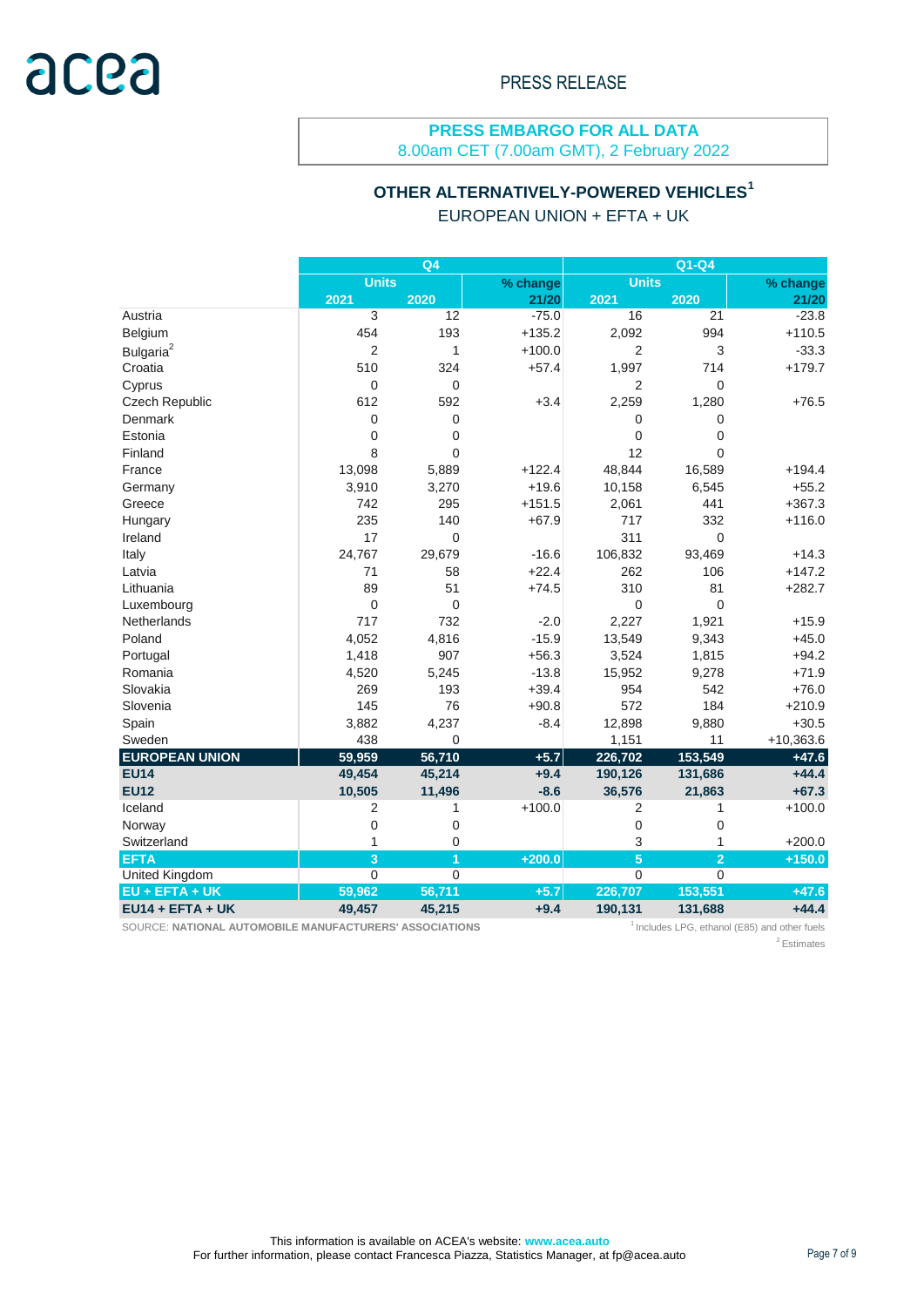# acea

#### PRESS RELEASE

#### **PRESS EMBARGO FOR ALL DATA** 8.00am CET (7.00am GMT), 2 February 2022

#### **PETROL**

#### EUROPEAN UNION + EFTA + UK

|                       | Q <sub>4</sub> |           |          | $Q1-Q4$      |           |          |  |
|-----------------------|----------------|-----------|----------|--------------|-----------|----------|--|
|                       | <b>Units</b>   |           | % change | <b>Units</b> |           | % change |  |
|                       | 2021           | 2020      | 21/20    | 2021         | 2020      | 21/20    |  |
| Austria               | 16,390         | 25,966    | $-36.9$  | 91,478       | 107,771   | $-15.1$  |  |
| Belgium               | 32,514         | 41,024    | $-20.7$  | 199,017      | 223,635   | $-11.0$  |  |
| Bulgaria <sup>1</sup> | 4,838          | 4,436     | $+9.1$   | 20,786       | 18,954    | $+9.7$   |  |
| Croatia               | 3,753          | 3,790     | $-1.0$   | 24,040       | 19,803    | $+21.4$  |  |
| Cyprus                | 1,166          | 1,429     | $-18.4$  | 6,437        | 5,606     | $+14.8$  |  |
| Czech Republic        | 25,816         | 30,160    | $-14.4$  | 122,232      | 122,584   | $-0.3$   |  |
| Denmark               | 16,378         | 26,301    | $-37.7$  | 87,137       | 111,259   | $-21.7$  |  |
| Estonia               | 1,780          | 2,209     | $-19.4$  | 10,742       | 10,317    | $+4.1$   |  |
| Finland               | 5,352          | 9,596     | $-44.2$  | 30,757       | 45,589    | $-32.5$  |  |
| France                | 145,257        | 201,468   | $-27.9$  | 667,503      | 774,383   | $-13.8$  |  |
| Germany               | 203,333        | 349,721   | $-41.9$  | 972,588      | 1,361,723 | $-28.6$  |  |
| Greece                | 7,927          | 8,929     | $-11.2$  | 49,625       | 43,060    | $+15.2$  |  |
| Hungary               | 9,946          | 15,315    | $-35.1$  | 45,485       | 62,259    | $-26.9$  |  |
| Ireland               | 1,088          | 1,085     | $+0.3$   | 33,751       | 32,601    | $+3.5$   |  |
| Italy                 | 78,068         | 133,392   | $-41.5$  | 437,044      | 522,764   | $-16.4$  |  |
| Latvia <sup>1</sup>   | 1,242          | 1,358     | $-8.5$   | 6,779        | 6,494     | $+4.4$   |  |
| Lithuania             | 2,118          | 6,867     | $-69.2$  | 13,478       | 24,453    | $-44.9$  |  |
| Luxembourg            | 3,297          | 3,942     | $-16.4$  | 16,857       | 19,603    | $-14.0$  |  |
| <b>Netherlands</b>    | 27,475         | 40,257    | $-31.8$  | 146,940      | 205,008   | $-28.3$  |  |
| Poland                | 49,929         | 74,535    | $-33.0$  | 237,478      | 265,291   | $-10.5$  |  |
| Portugal              | 11,857         | 14,479    | $-18.1$  | 63,012       | 64,232    | $-1.9$   |  |
| Romania               | 12,192         | 18,431    | $-33.9$  | 47,309       | 66,121    | $-28.5$  |  |
| Slovakia              | 9,309          | 11,989    | $-22.4$  | 42,184       | 47,263    | $-10.7$  |  |
| Slovenia              | 6,505          | 5,766     | $+12.8$  | 32,391       | 32,282    | $+0.3$   |  |
| Spain                 | 83,852         | 109,938   | $-23.7$  | 387,931      | 423,577   | $-8.4$   |  |
| Sweden                | 17,068         | 27,845    | $-38.7$  | 92,451       | 107,785   | $-14.2$  |  |
| <b>EUROPEAN UNION</b> | 778,450        | 1,170,228 | $-33.5$  | 3,885,432    | 4,724,417 | $-17.8$  |  |
| <b>EU14</b>           | 649,856        | 993,943   | $-34.6$  | 3,276,091    | 4,042,990 | $-19.0$  |  |
| <b>EU12</b>           | 128,594        | 176,285   | $-27.1$  | 609,341      | 681,427   | $-10.6$  |  |
| Iceland               | 112            | 348       | $-67.8$  | 1,960        | 2,141     | $-8.5$   |  |
| Norway                | 1,470          | 1,962     | $-25.1$  | 7,486        | 11,285    | $-33.7$  |  |
| Switzerland           | 20,998         | 31,758    | $-33.9$  | 99,916       | 118,318   | $-15.6$  |  |
| <b>EFTA</b>           | 22,580         | 34,068    | $-33.7$  | 109,362      | 131,744   | $-17.0$  |  |
| United Kingdom        | 140,505        | 184,053   | $-23.7$  | 762,103      | 903,961   | $-15.7$  |  |
| EU + EFTA + UK        | 941,535        | 1,388,349 | $-32.2$  | 4,756,897    | 5,760,122 | $-17.4$  |  |
| $EU14 + EFTA + UK$    | 812,941        | 1,212,064 | $-32.9$  | 4,147,556    | 5,078,695 | $-18.3$  |  |

SOURCE: **NATIONAL AUTOMOBILE MANUFACTURERS' ASSOCIATIONS** <sup>1</sup>Estimates